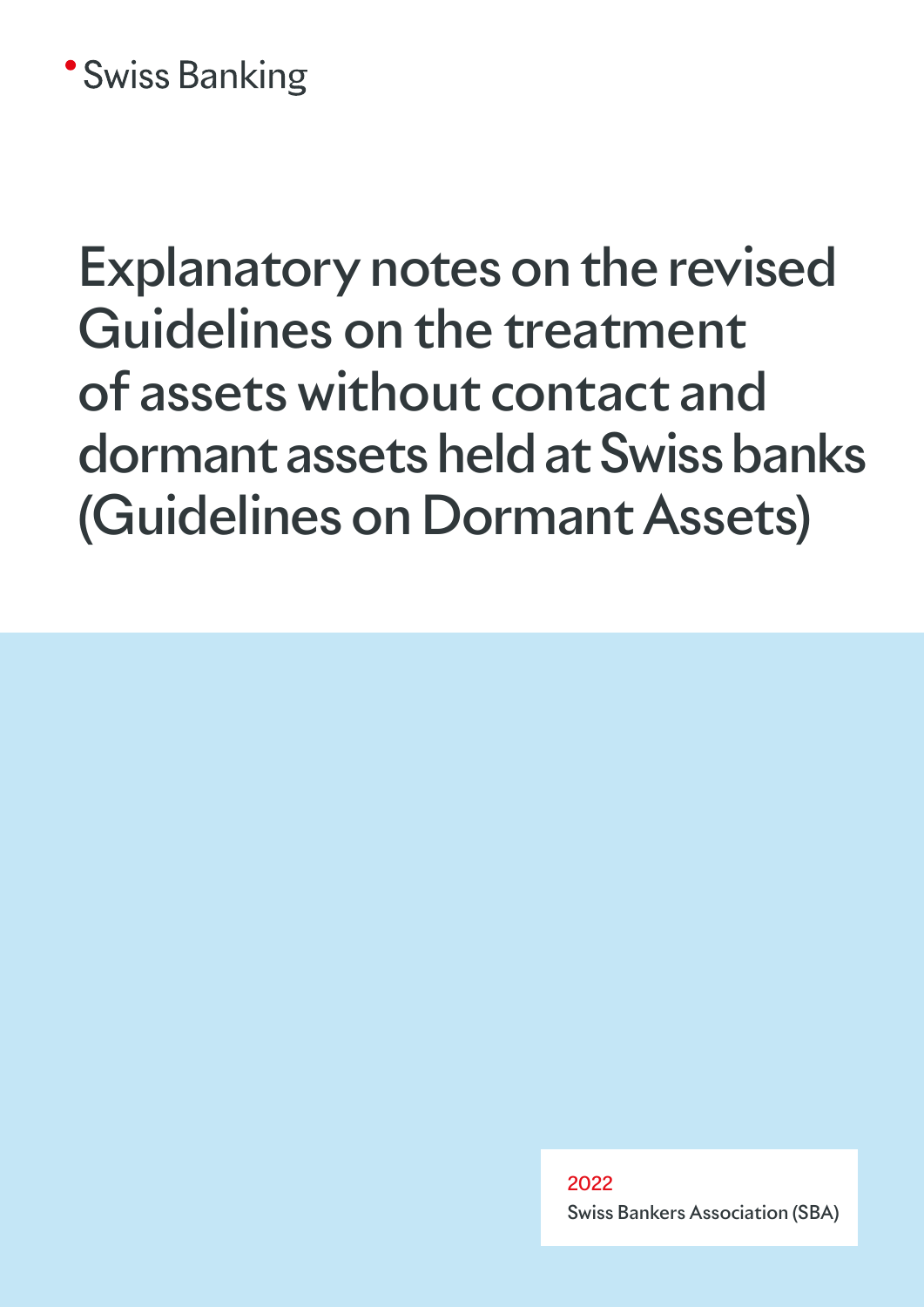## 1 Codes of conduct

#### **Margin no. 12, footnote 2: Passing customers**

In a clarification of existing practice, passing customers are, as with the Agreement on the Swiss banks' code of conduct with regard to the exercise of due diligence (CDB), not deemed to be customers within the meaning of these Guidelines.

#### **Margin nos. 23a–23c: Definition of "assets"**

On the basis of the existing, uncontested practice, it is specified that the assets which may become assets without contact or dormant assets are accounts, passbooks, custody accounts and safe-deposit boxes (margin nos. 23a–23b).

The Guidelines now also apply to *"other assets that can no longer be attributed to a customer relationship, provided the bank knows or has a reason to suspect that they belong to a customer or a former customer (examples being remaining balances on debit and credit cards, balances on collective accounts or collective custody accounts opened before the rule set out in margin no. 39, former custody account holdings and income [e.g. from corporate actions], over-the-counter or night safe payments that cannot be attributed to a customer, and ATM payments that were not accepted and cannot be attributed to a customer) ".*  One illustrative example is the fire at the headquarters of Swiss Bank Corporation in Basel on 8 December 1978. It resulted in the destruction of countless customer dossiers (which only existed on paper at the time), many of which could not be subsequently reconstructed; all that remained were the assets.

Assets do not include in particular objects lost, for example in the banking hall, without a concrete connection to a client relationship within the meaning of margin no. 23c of the Guidelines. Art. 720 et seq. of the Civil Code shall apply to them.

#### **Margin no. 24, footnote 3: Last contact in the case of customers to whom post is regularly sent**

In line with the existing practice of many banks, the last contact for customers to whom post was regularly sent is deemed to be the first date on which correspondence sent to the customer is returned (margin no. 13 et seq.). In our view, this also applies to the interpretation of Art. 45 of the Banking Ordinance.

#### **Margin no. 28: Preventive customer information measures**

The examples of measures to avoid loss of contact have been deleted. In an era of digital transformation, it is insufficiently complete and, in some cases, outdated. Given banks' existing experience, they can be relied upon to exercise their own responsibility.

#### **Margin no. 30: Non-binding nature of SBA leaflets**

It is self-evident that leaflets supplied to the banks by the SBA are not binding but merely a possible model text for the bank to use; accordingly, this does not need to be explicitly stated. Only the Guidelines themselves are legally binding, and a leaflet of this kind must of course therefore comply with them.

#### **Margin no. 39: Removal of the upper limit for collective accounts**

Collective accounts designed to simplify the administration of account balances are an internal measure taken by banks themselves, but do not absolve the banks of responsibility for retaining documents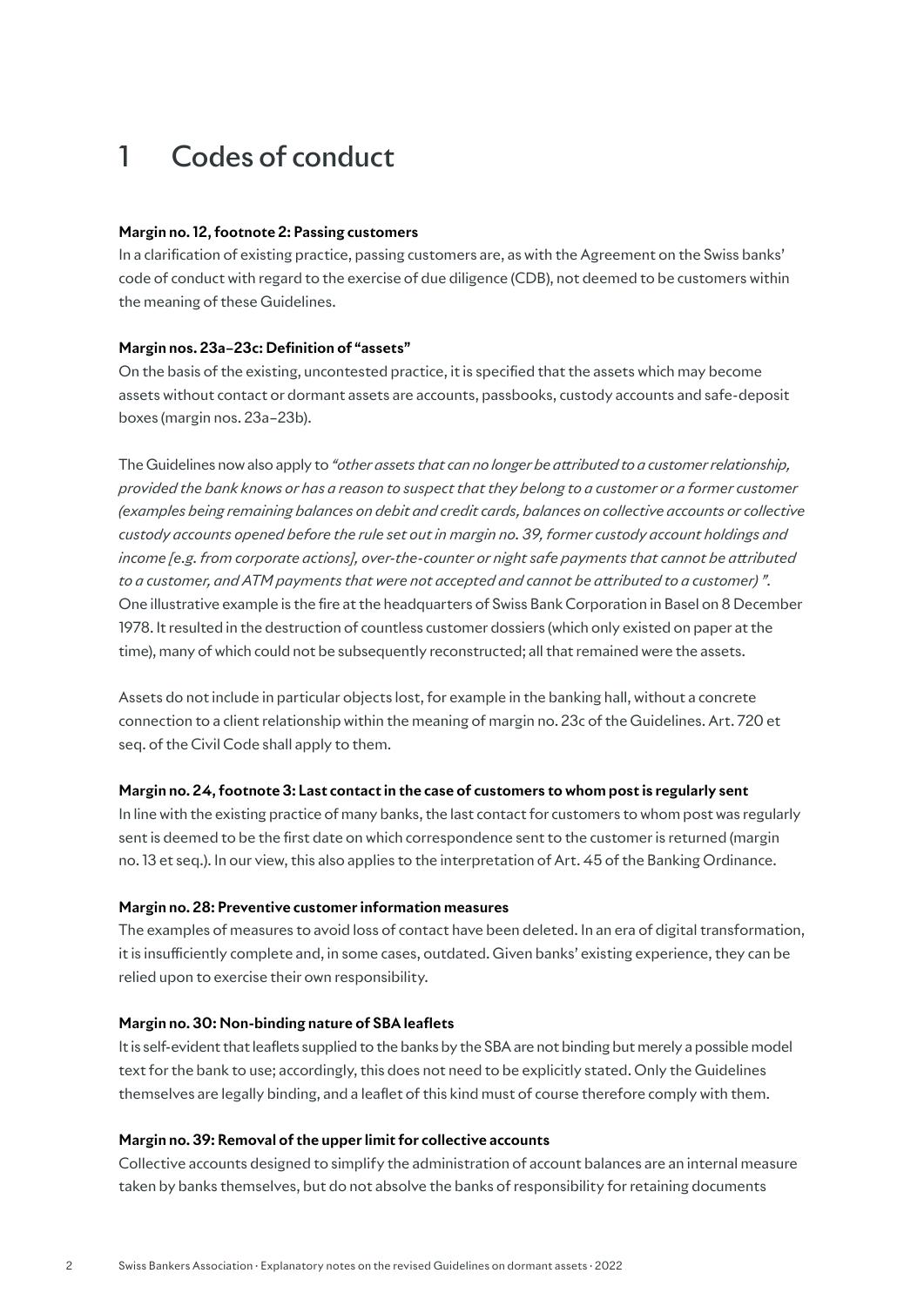relating to customer relationships that are without contact or dormant. Rebooking to a collective account has no legal implications in respect of the customer. Provided these conditions are adhered to, there is no longer any reason to limit the use of collective accounts to credit balances of no more than CHF 1,000.

#### **Margin no. 46: Reinvestments of custody accounts**

A clarification reflecting existing practice stipulates that the bank may carry out reinvestments "on the basis of an existing customer profile". However, the misleading final sentence of this section (*" The bank may also invest in other assets to avoid loss or, where appropriate, improve performance. "*). has been deleted. The preceding sentences are sufficient on their own, and the deleted sentence could induce a bank to engage in an overly speculative investment, and thus be counter-productive.

#### **Margin no. 48: Procedure in respect of safe-deposit boxes**

It is made clear that when opening a safe-deposit box, it is sufficient for the bank to keep a record of the opening; it is not necessary to involve someone subject to a professional duty of confidentiality or the auditor. Two sentences have been added stating that the bank *"may destroy contents with no value after documenting them".* To prevent abuse of this provision, a list of examples of such contents is provided. This pragmatic simplification will facilitate any liquidation proceedings that may be necessary at a later date (cf. margin nos. 92 et seqq.)

#### **Margin no. 50a: Rule on fees**

Recurring fees must not be charged after the assets are published (margin nos. 74–88). Analogously, fees may no longer be charged on assets that fall below the threshold for publication of CHF 500 per customer. This corresponds to a recommendation in our Circular No. 7886 of 25 April 2016, which has now been incorporated into the wording of the Guidelines.

#### **Margin nos. 57–71: Searches through the "Central Claims Office" and publication platform**

Apart from the choice of a new service provider, this section has been systematically and editorially revised, but without making any fundamental changes. We list some of the clarifications that are important in practice below.

#### **Margin no. 60: Value of assets subsequently falling below the publication threshold**

Here we have clarified the existing rule by stating that if the value of the assets falls below the CHF 500 threshold after publication, the publication must be deleted. This corresponds to the material rule in the law and the ordinance, which states that the publication requirement applies only to assets in excess of CHF 500 (or where the value is unknown).

#### **Margin no. 70: Duty of confidentiality (bank-client confidentiality)**

The fact that the Central Claims Office and the service provider responsible for the database act on behalf of the banks and authorised persons (where applicable), is self-evident and need not explicitly be mentioned. This is also stipulated in the banks' contracts with Econis AG.

#### **Margin nos. 74–74b: Swiss Banking Ombudsman as "contact point"**

The statement that the Swiss Banking Ombudsman serves as contact point for claims in respect of published assets is only true in theory: since the publication platform was launched at the end of 2015,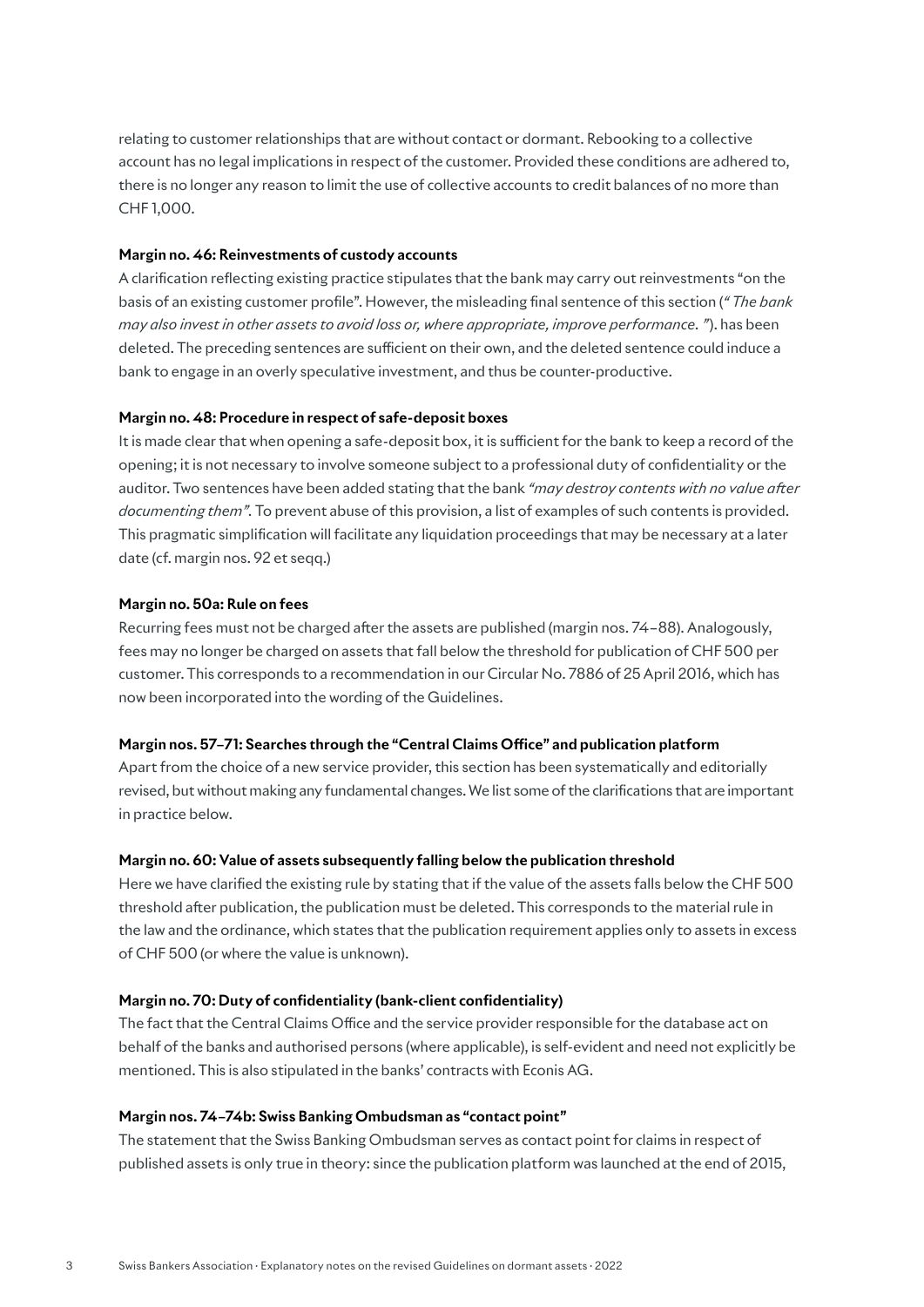the system has forwarded such claims electronically to the bank concerned and the Swiss Banking Ombudsman is able to view the database. The Ombudsman only steps in to provide assistance in exceptional cases, when claimants are unable to cope with the system themselves or wish to be informed of the status of processing of their claim by the bank.

#### **Margin nos. 75 and 88: Banks' annual publication date**

Under current law, banks are in principle free to decide for themselves when they wish to publish their dormant assets, subject to compliance with the legal requirements and 60 years after the last contact with the customer. However, the SBA regularly recommends that they all publish together on a specified date (most recently 15 December 2021 in accordance with Circular No. 8064 of 16 November 2021). Most banks comply with this, and it is helpful to the public and persons looking for assets if the new data that are to be published all appear on the same day. However, banks are at liberty to make subsequent or additional publications on other dates.

#### **Margin no. 82: Incompleteness of the information to be published in the banks' documentation**

It is often the case that a bank does not have all the information it is required to publish in respect of a dormant asset. Art. 49 para. 3 of the Banking Ordinance requires publication only *"where available"*. The SBA came up with some technical clarifications to deal with this situation in its Circular No. 7864 of 19 October 2015, the basis for which has now been established in the Guidelines (e.g. if the date of birth or last customer contact is not known).

#### **Margin no. 90: Examination of claims received by the bank**

The procedure and standard for the bank's examination of claims received are now set out in greater detail:

- · essentially the same standard as for enquiries via the Swiss Banking Ombudsman prior to publication (reference to margin no. 67);
- · the only difference being the absence of a preliminary examination by the Swiss Banking Ombudsman;
- · a new duty to contact the claimant within one month (at least in the form of a confirmation of receipt, if the examination requires more time);
- · the option, in exceptional cases, to request further information from the claimant via the Swiss Banking Ombudsman before contacting the claimant (for example if there is a suspicion that the contact is fraudulent).

### 2. Central database and publication platform

#### **Margin no. 57: New service provider**

Originally, SIX SAG AG, a subsidiary of SEGA (later SIX SIS AG), developed the central NaDa database to record certain personal data on assets without contact and dormant assets at Swiss banks, and provided the corresponding services to the banks on the basis of service-level agreements between SIX SIS AG and the individual banks. When SIX SIS AG sold its subsidiary in 2015 it took over the database, its operation and the corresponding services itself, without the Guidelines being amended at the time (although the agreements between SIX SIS AG and the banks presumably were). In 2015, SIX SIS AG was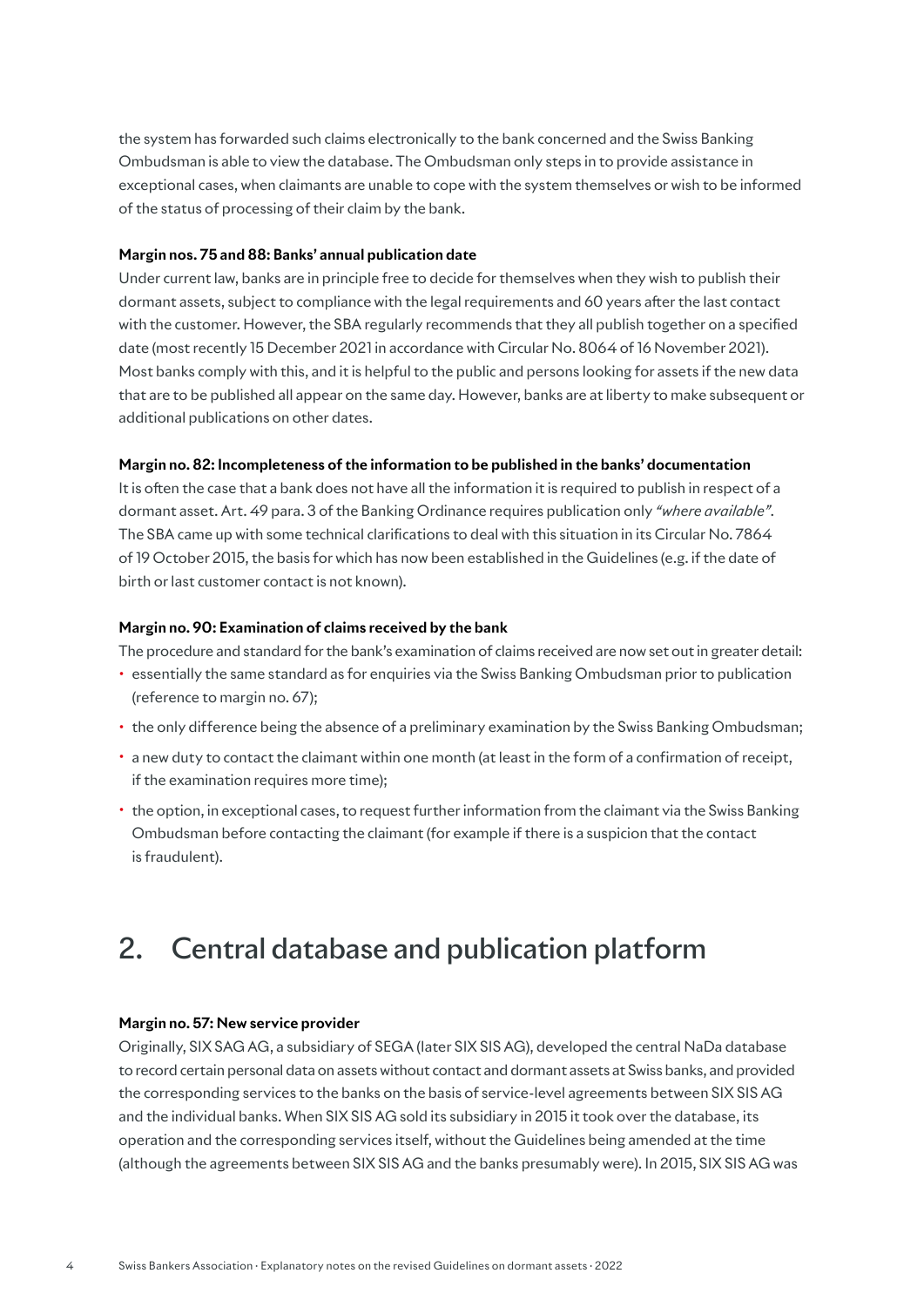commissioned by the SBA to develop the complementary Narilo platform to publish long-term dormant assets in accordance with the then new Art. 37m of the Banking Act.

In 2018, the SBA's Board of Directors decided to have the NaDa/Narilo application reprogrammed to take account of the banks' changed requirements, and in 2019 resolved to transfer the task of operating it to Econis AG in Dietikon. In consultation with the SBA, SIX SIS AG decided to cease operation of NaDa/Narilo, and terminated its contracts with the banks with effect from 30 April 2021. The new system has been ready for operation since April 2021, the data were successfully migrated at the start of May 2021, and the system has been operationally available to the banks since 17 May 2021.

The revised text no longer mentions the chosen provider by name, not least because there had already been provision (in margin no. 74) for the SBA to select a new provider, which meant that the Guidelines would not have to be amended again in the event of a change.

## 3. Liquidation of unclaimed assets (delivery to the federal government)

#### **Margin nos. 92a–92i: Procedure in the event of liquidation**

This section of the Guidelines sets out the rules published in Circular No. 7912 of 16 December 2016:

- · accounts must be liquidated;
- · custody accounts must be liquidated, with the exception of "penny stocks" that have little or no value and do not have to be delivered,
- · published assets are free of interest and fees with effect from the publication date (in the Circular this applied only to assets up to CHF 10,000). Furthermore, as the reference to margin no. 50a indicates, recurring fees may no longer be charged on assets that fall below the threshold for publication of CHF 500;
- · contents of safe-deposit boxes must be liquidated in the manner that promises the highest proceeds (normally via a public auction);
- · assets that cannot be realised or have no liquidation value must be offered to the federal government (Art. 54 para. 2 of the Banking Ordinance), unless the latter has waived its right to them in advance or they have been destroyed before the obligation to liquidate 60 years after the last contact with the customer arises (margin no. 48);
- · documents that have only a historical or other non-financial value should also be offered to the federal government;
- · liquidation costs may be deducted from the liquidation proceeds (Art. 57 para. 1 of the Banking Ordinance), as a lump sum in respect of a specific delivery date.